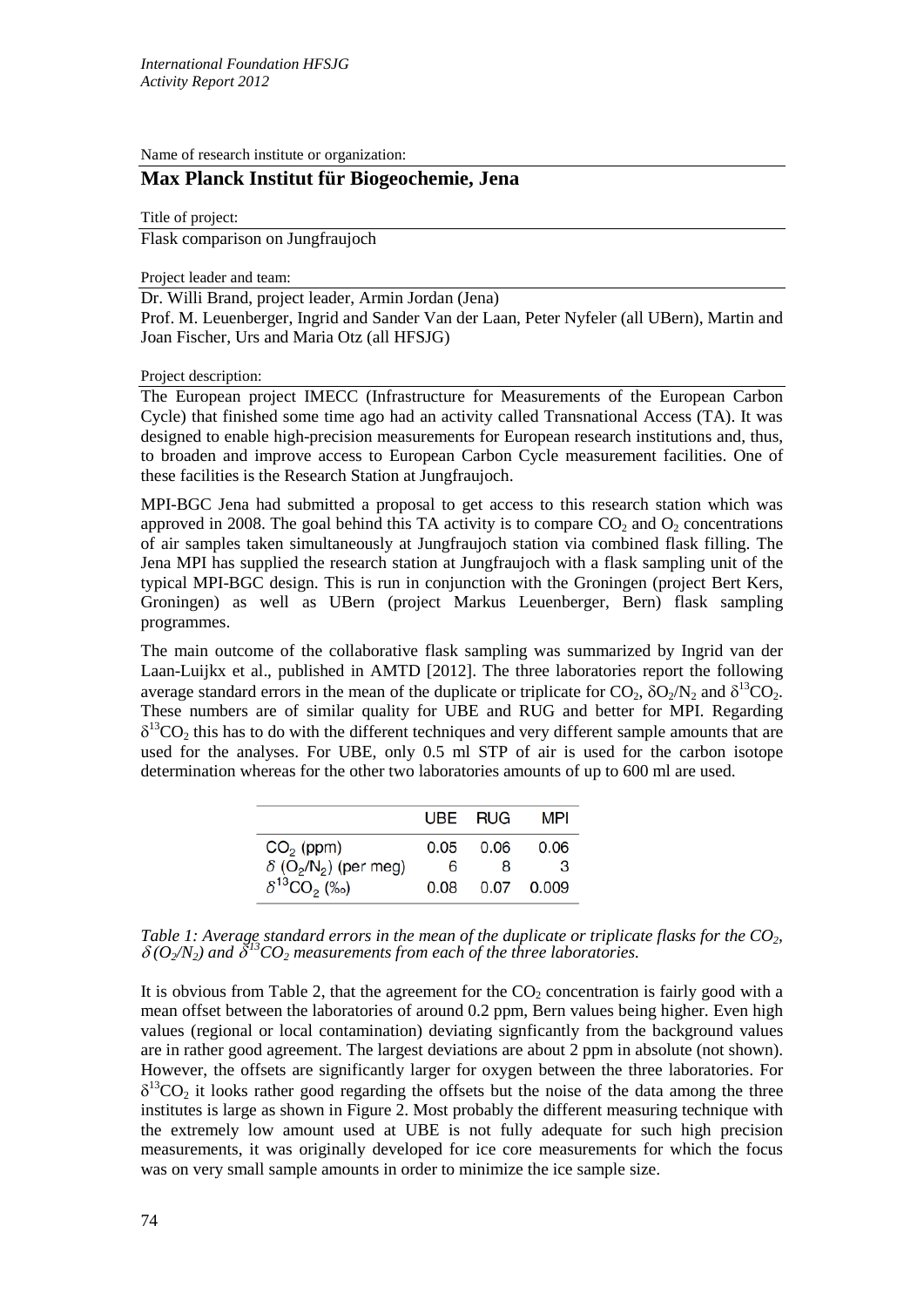|                                                      | $UBE - RUG$      |       | UBE - MPI        |       | $MPI - RUG$      |       |
|------------------------------------------------------|------------------|-------|------------------|-------|------------------|-------|
|                                                      | average          | stdev | average          | stdev | average          | stdev |
| $CO2$ (ppm)                                          | $0.20 \pm 0.06$  | 0.6   | $0.08 \pm 0.05$  | 0.4   | $0.14 \pm 0.06$  | 0.5   |
| $CO2$ (part 1)                                       | $0.18 \pm 0.06$  | 0.3   | $0.21 \pm 0.05$  | 0.3   | $0.042 \pm 0.07$ | 0.3   |
| $CO2$ (part 2)                                       | $0.21 \pm 0.09$  | 0.7   | $0.01 \pm 0.07$  | 0.5   | $0.19 \pm 0.08$  | 0.6   |
| $\delta$ (O <sub>2</sub> /N <sub>2</sub> ) (per meg) | $-33 \pm 4$      | 40    | $-31 \pm 4$      | 30    | $-3 \pm 3$       | 26    |
| $\delta$ (O <sub>2</sub> /N <sub>2</sub> ) (part 1)  | $-33 \pm 6$      | 30    | $-14 \pm 6$      | 30    | $-16 \pm 4$      | 20    |
| $\delta$ (O <sub>2</sub> /N <sub>2</sub> ) (part 2)  | $-37 \pm 5$      | 40    | $-38 \pm 4$      | 30    | $1 \pm 4$        | 27    |
| $\delta^{13}$ CO <sub>2</sub> (‰)                    | $-0.03 \pm 0.04$ | 0.3   | $-0.02 \pm 0.03$ | 0.22  | $-0.02 \pm 0.03$ | 0.20  |
| $\delta^{13}$ CO <sub>2</sub> (part 1)               | $-0.06 \pm 0.05$ | 0.25  | $0.00 \pm 0.07$  | 0.20  | $-0.13 \pm 0.04$ | 0.10  |
| $\delta^{13}$ CO <sub>2</sub> (part 2)               | $-0.02 \pm 0.05$ | 0.3   | $-0.02 \pm 0.03$ | 0.23  | $-0.00 \pm 0.03$ | 0.21  |

*Table 2: Average CO<sub>2</sub>,*  $\delta(O_2/N_2)$  *and*  $\delta^3 CO_2$  *differences between each set of two laboratories and their standard errors in the mean. Also given are the standard deviations. The results are given for the entire data set as well as for the two sub-periods: before March 2009 (part 1) and after March 2009 (part 2).*



*Figure 1: Differences of the*  $\delta(O_2/N_2)$  *values measured by each set of two laboratories. Also indicated are the average differences. These are: −33 per meg for UBE-RUG, −31 per meg for UBE-MPI and −3 per meg for MPI-RUG. The error bars represent the quadratically added standard errors of the measurements of the two laboratories.*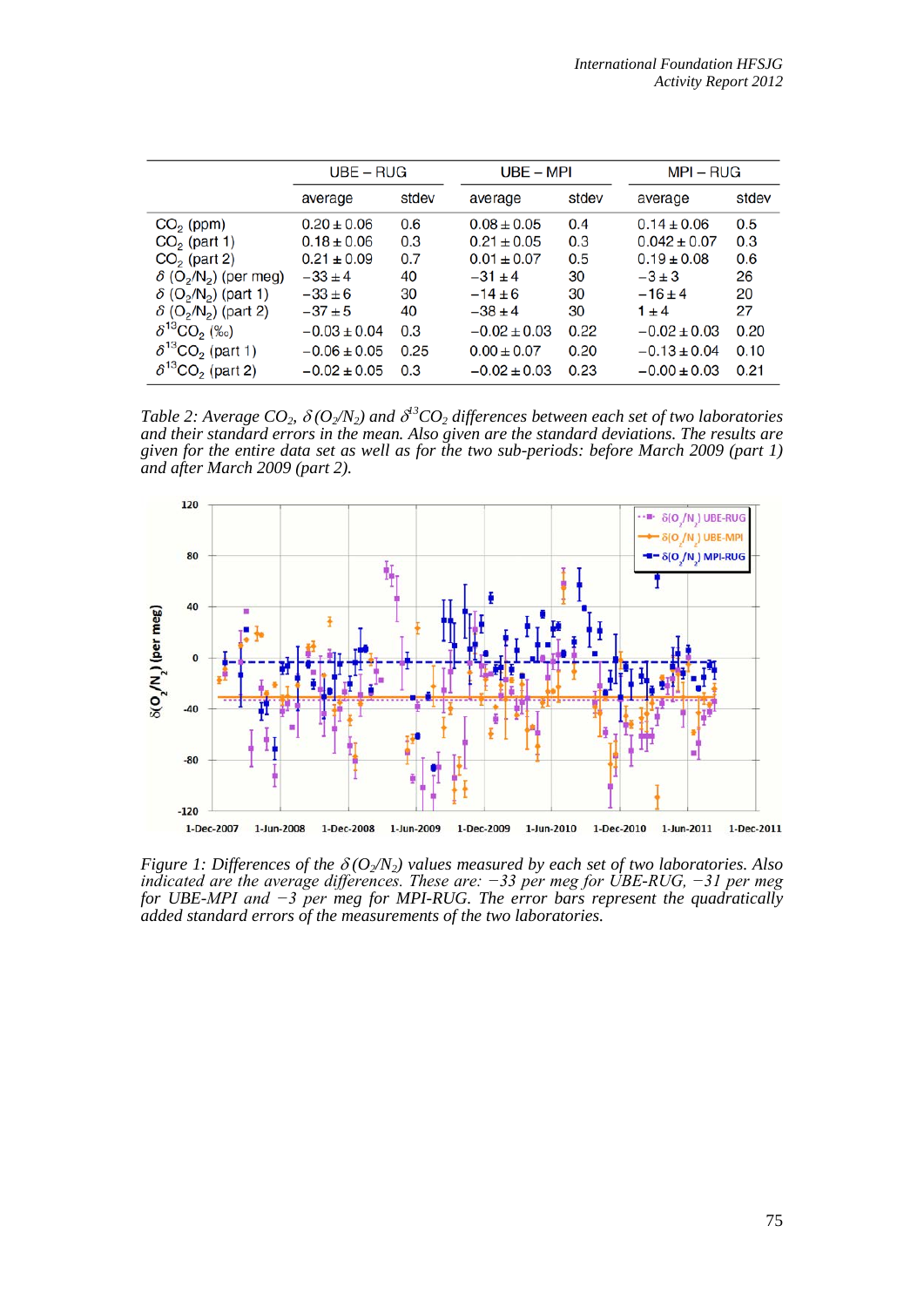

*Figure 2:*  $\delta^{3}CO_{2}$  *observations from Jungfraujoch, Switzerland from flask samples measured by three laboratories: UBE (pink squares), RUG (orange diamonds) and MPI (blue circles). The values are the averages of 1, 2 or 3 flasks. The fits through the data are linear trends and single harmonic seasonal components. Open symbols represent those values that are outliers to the fit of the individual data set. The error bars represent the standard error of the average value of 2 or 3 flasks. For single flask measurements error bars are not shown.*

The trend analysis revealed significant differences among the three laboratory data sets. The best agreement was obtained for the  $CO<sub>2</sub>$  concentrations for which the average trend lies within the uncertainties of all three labs. Similar results are obtained for the amplitude of  $CO<sub>2</sub>$ . The view is very different for oxygen. A too large negative trend was observed by UBE data set. Since this data set shows the highest variability it is worthwhile applying a stronger filtering process. If this is done as noted in the footnote a) of table 3, a more realistic number of  $-21 \pm 2$  per meg per year is obtained. This value compares much better with the RUG and MPI values of  $-23 \pm 3$  and  $-17.3 \pm 1.5$  per meg per year. The amplitude remains lower even after this stronger filtering with 73  $\pm$  3 per meg for UBE compared to 85  $\pm$  3 and 84.1  $\pm$  2.2 per meg for RUG and MPI. Trends for  $\delta^{13}CO_2$  are very different (Table 3) but strongly influenced by the noise of the corresponding data sets. This is documented by the UBE values when comparing the full data set that gives a trend of  $-0.013 \pm 0.004$  % to the restricted data set of parallel flask measurements yielding  $-0.081 \pm 0.018$  ‰.

|                                                           | <b>UBE</b>             | <b>RUG</b>         | <b>MPI</b>         |
|-----------------------------------------------------------|------------------------|--------------------|--------------------|
| Trend $CO2$ (ppm yr <sup>-1</sup> )                       | $1.76 \pm 0.17$        | $1.94 \pm 0.18$    | $1.83 \pm 0.17$    |
| Amplitude CO <sub>2</sub> (ppm)                           | $10.3 \pm 0.3$         | $10.6 \pm 0.4$     | $10.7 \pm 0.3$     |
| Trend $\delta(O_2/N_2)$ (per meg yr <sup>-1</sup> )       | $-29^{\circ} \pm 3$    | $-23 \pm 3$        | $-17.3 \pm 1.5$    |
| Amplitude $\delta(O_2/N_2)$ (per meg)                     | $69^a \pm 5$           | $85 \pm 4$         | $84.1 \pm 2.2$     |
| Trend $\delta^{13}$ CO <sub>2</sub> (% yr <sup>-1</sup> ) | $-0.081^{b} \pm 0.018$ | $-0.069 \pm 0.015$ | $-0.016 \pm 0.014$ |
| Amplitude $\delta^{13}$ CO <sub>2</sub> (%)               | $0.592 \pm 0.028$      | $0.455 \pm 0.022$  | $0.485 \pm 0.018$  |

<sup>a</sup> More realistic values are obtained when a stronger filter is applied to the data:  $-21 \pm 2$  per megyr<sup>-1</sup> and  $73 \pm 3$  per meg for the linear trend and seasonal amplitude respectively. <sup>b</sup> The trend estimate based on the complete record available for UBE between 2000 and 2012 is: -0.013 ± 0.004%.

*Table 3:*  $CO_2$ ,  $\delta(O_2/N_2)$  and  $\delta^3CO_2$  *trends and seasonal amplitudes based on the fit of the data sets from each laboratory: UBE, RUG and MPI. The used fit is a linear combination of*  a linear trend and a double (for  $CO_2$ ) or single (for  $\delta(O_2/N_2)$  and  $\delta^{3}CO_2$ ) harmonic seasonal *component.*